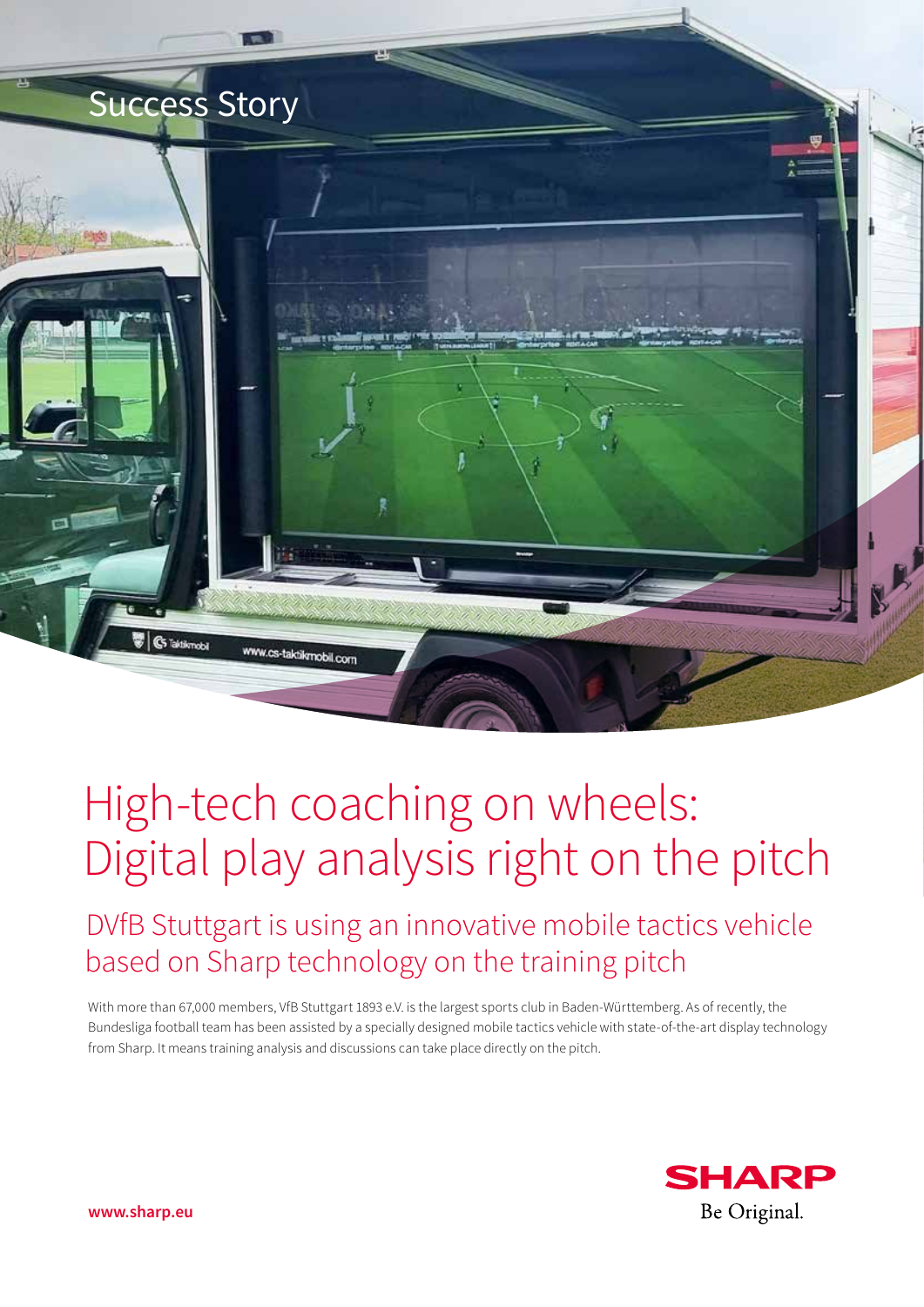

#### **The concept: improving the efficiency of training sessions**

In line with its digitalisation process, VfB Stuttgart recently increased its investment into modern and innovative systems. A number of touch displays have been installed in the corporate stands for interactive cooperation. Sharp was involved as the technology partner for the display equipment in the new mobile tactics device.

Alongside Sharp, VfB Stuttgart also worked with C&S GmbH, who are experts in networking, directional radio and IT. As well as its IT expertise, C&S also specialises in the development and construction of specialist vehicles, providing further starting points for the cooperation with VfB Stuttgart. Together with Mathias Munz, who is responsible for science, technology and innovations within the sports department, the C&S team led by Managing Director Miran Percic developed the idea into the high-tech mobile tactics vehicle which will help improve the efficiency of football training.

When the plans were finalised based on an extensive preliminary study in late 2019, VfB Stuttgart commissioned C&S with the production of the specialist vehicle, which needed to meet the exact requirements and individual needs of the Bundesliga football team.

#### **Compact high-tech miracle on wheels**

On the one hand, the vehicle needed to be as compact, lightweight, quiet and energy-efficient as possible. At the same time, it needed to have enough space for a state-of-the-art AV system with a built-in Sharp touch display. It also needed customised configurable storage options and space for training

equipment and supplies. As well as comprehensive functions and connectivity, it was important to VfB that there was a reliable, seamless interaction between all the components used.

There was also a focus on user-friendliness. The vehicle itself and all the technologies needed to be as easy as possible to operate so that the trainers and players could get to work with it as quickly and efficiently as possible. "The real challenge lay in combining the complexity and strict technical requirements in a user-friendly, completely reliable functionality," remembers Miran Percic, Managing Director of C&S GmbH.

#### **Focus on individual requirements and user-friendliness**

With these requirements in mind, C&S developed a completely electric vehicle with a single voltage level and a tailored boot design. Directional radio technology was used to achieve seamless integration into VfB's existing IT environment with complete interactive connectivity. It also enables accurate live tracking of the players directly on the built-in PN-80TH5 display from Sharp.

The display, which has a screen diagonal of 80 inches and a resolution of 3840 x 2160 pixels, enables precise training analysis both in real time and offline. Content can be played back in high resolution with precision details thanks to Direct Optical Bonding. With 30 contact points, the display is also really fast, reactive and multi-touch compatible, making it perfect for collective play analysis for the VfB team. Another decisive criterion in the choice of the Sharp PN-80TH5 was its user-friendliness. The display does not require complex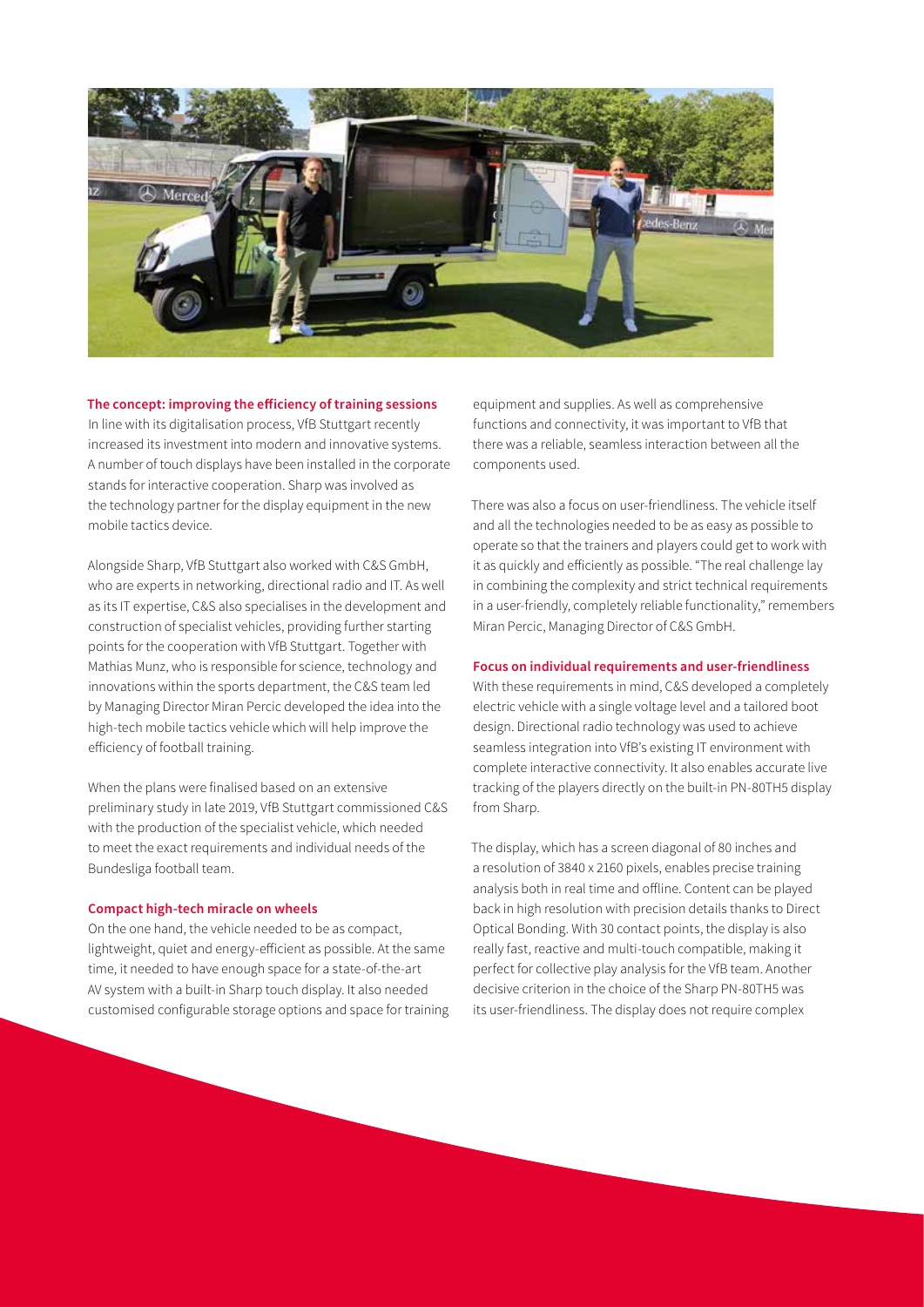

configuration or prior knowledge from the users in order to operate it. This means players and the team of trainers can work intuitively with the system at the touch of a button.

## **Technology and discussion centre right next to the pitch**

It was important to VfB that using the mobile tactics device would not cause major changes to their established training routines. The high-tech vehicle also needed to be integrated into the existing processes and provide real added value for the cooperation. The training sessions still begin with an initial chat between the trainers and the team. The moves and the strategic objectives of the session can then be shown, saved and shared on the integrated Sharp display. During the training itself, the players can be tracked and traced on the display in real time, allowing high-precision analysis and direct, dynamic intervention by the coaching team into the different situations.

In the meetings between the training sessions, during drinks breaks and in the final consultation, strategic adjustments can be clearly shown on the display for all the players to see. For example, the pitch, individual player positions and moves can be displayed, with comments added on the display. These can then be saved centrally.

"Overall, the display allows easy participation of all the players in the meetings, thus enabling active and digital development of new solutions. And all this with the greatest possible transparency," explains Mathias Munz with a smile. Miran Percic adds: "The C&S mobile tactics machine with the Sharp display lays the foundations for visual digitalisation in professional sport. The next step is to expand the mobile LED technology on a larger scale."